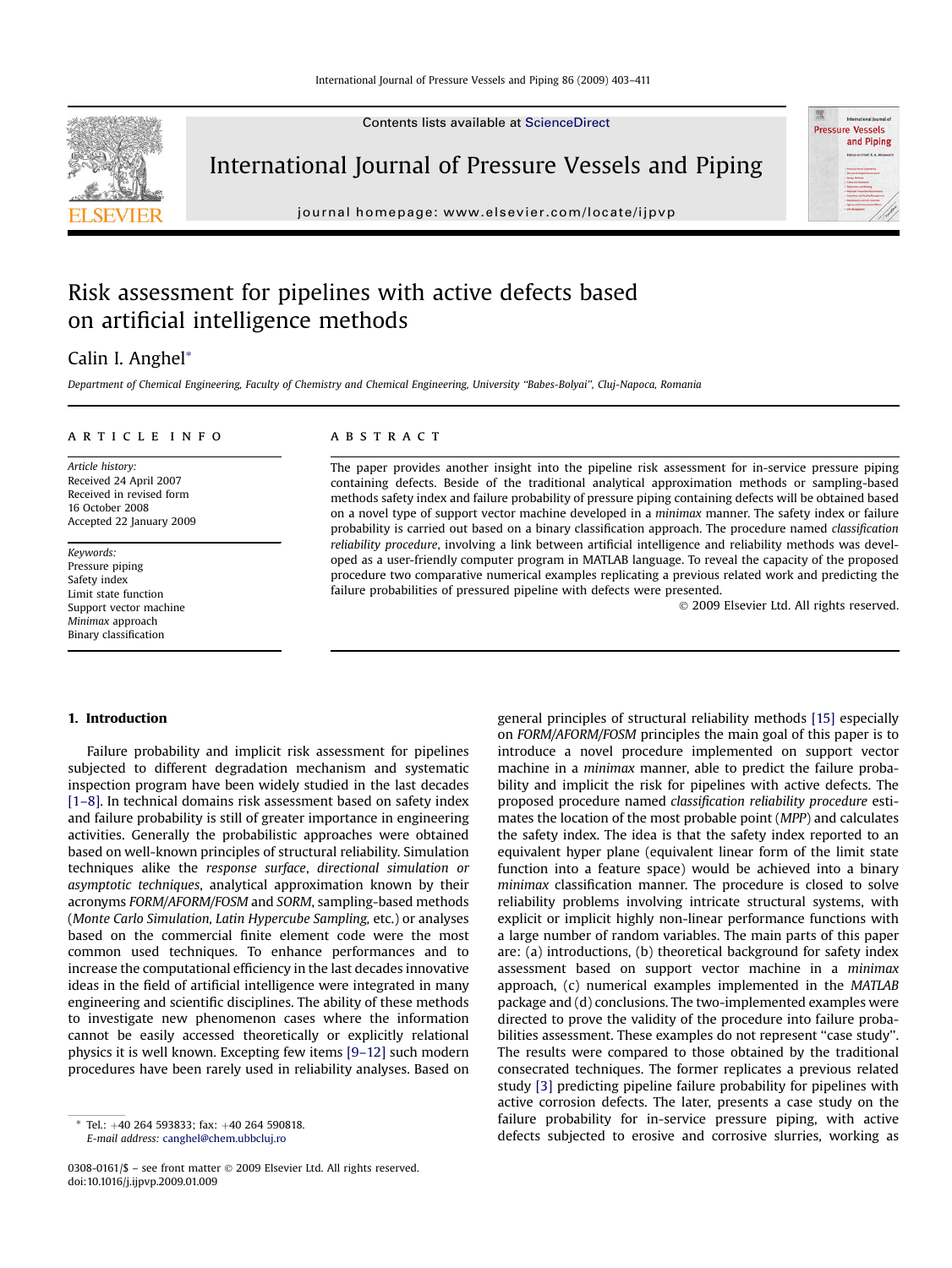sludge pipelines into a technological process of gold leaching. The comparative results point out a reasonable agreement and the opportunity of such assessments based on artificial intelligence in risk analysis. Today we are unaware of other similar approaches based on support vector machine in a minimax manner and related to structural reliability analysis. By proper developments the procedure may be applied in many other scientific or engineering domains.

#### 2. Assessment of safety index based on support vector machine developed in a minimax manner

Only main principles and basic theoretical framework related to safety index assessments in minimax classification procedure will be presented. More details will be found elsewhere [\[16–22\].](#page--1-0) Usually in codes of practice [\[1–3,13–15\]](#page--1-0) one or combination of more limit state functions represents a common expression of a limit state. In classical reliability techniques the evaluation of the limit state functions (LSF) is based on terms of the reduced variables (standard normal, independent and uncorrelated variates u) and all approximations are made in a reduced space  $U^d$ . The replacements are grounded on well-known isoprobabilistic transformation [\[15\],](#page--1-0) thus LSF = LSF  $(x_i) \rightarrow LSF$  ( $u_i$ ) = 0. Thus the failure domain F characterized by the existence of a limit state function whose nonpositive values define the non-reliability domain was expressed as:

$$
F = \left\{ \mathbf{u} \in U^d | LSF(\mathbf{u}) < 0 \right\} \text{ when } LSF(\mathbf{u}) \in C2
$$
 (1)

The safety domain S characterized by the existence of limit state function whose positive values define the reliability domain may be expressed as:

$$
S = \left\{ \mathbf{u} \in U^d | LSF(\mathbf{u}) > 0 \right\} \text{ when } LSF(\mathbf{u}) \in C1 \tag{2}
$$

Basically limit state functions (LSF) represent a failure limit hyper surface that is a boundary between the safe and failure regions. The safety index is reported to the point that lies closest to the origin of the system in transformed reduced space  $U^d$  and belongs to the limit state hyper surface. This point is often referred as the most probable point (MPP). According to FORM/AFORM methods, still importance in engineering domains, there is a direct relationship between the safety index and the first order approximation for the probability of failure:

$$
P_f = \text{Prob}\Big\{\mathbf{u} \in U^d | LSF(\mathbf{u}) < 0\Big\} = \Phi(-\beta) \tag{3}
$$

where  $\Phi$ (...) represents the one-dimensional standard Gauss (normal) cumulative density function and  $\beta$  is the safety (reliability) index. Basically previous relationship eqn. (3) is only approximate, but in the unique case of a linear limit state function of Gauss distributed random variables the relationship is exact. Well known by their simplicity FORM/AFORM has some drawbacks: (a) need statistical characterisation of parameters, (b) variable stability, (c) give possible local extremes, and (d) give inaccurate results when the failure surface is highly non-linear, (e) usually give approximate results. To overcome certain previous mentioned drawbacks the paper proposes a procedure based on support vector machine in a minimax approach. Based on its nature [\[16–19,22\]](#page--1-0) important incentives for the support vector machine in minimax approach are: (a) it does not assume normality of the data and makes no prior assumptions concerning the data distribution, as it is a non-parametric classifier, (b) provides better accuracy even with a small number of training samples and is fast and simple in implementation, (c) avoids specific problems such as over-fitting and local minima, (d) has a relative explicitly nature, (e) avoids drawbacks of simple assessment of the same covariance for each classes and thus defining the margin in a local way, (f) provides an explicit direct upper bound on the probability of misclassification of new data, without making any specific distribution assumptions and (g) defines the margin in a global way and obtains explicit decision boundaries based on a global information of available data. The basic idea of our procedure is to establish the safety index and the failure probability reported to an equivalent linear form of the limit state function (equivalent hyper plane) in a binary minimax classification manner.

#### 2.1. Basic principles of support vector machine in a minimax approach

Basically our work started from support vector machine [\[16,17\]](#page--1-0) that is a primarily two-class optimised classifier. In support vector machine the optimisation criterion used is the width of the margin between the classes. Unlike support vector machine, for which the closest points to the decision boundaries are most important, a minimax approach [\[18,19\]](#page--1-0) minimizes the maximum of distances to the ''means'' of classes. As was earlier stated [\[18,19\]](#page--1-0) into a minimax approach for a binary classification problem, with  $u_1$  and  $u_2$ denoting random vectors data from each of two classes as  $\mathbf{u}_1 \in \text{Class 1}$  and  $\mathbf{u}_2 \in \text{Class 2}$ , a hyper plane that separates the two classes of points,

$$
H(\mathbf{w},b) = \left\{ \mathbf{u} \middle| \mathbf{w}^T \cdot \mathbf{u} = b \right\} \text{where } \mathbf{w} \in \mathbf{R}^d / \{0\} \text{and } b \in \mathbf{R} \tag{4}
$$

with maximal probability in respect to all distributions having mentioned means  $\overline{\mathbf{u}}_1, \overline{\mathbf{u}}_2$  and covariance matrices  $\sum \mathbf{u}_1, \sum \mathbf{u}_2$ , may be determined by:

$$
\max_{\alpha, \mathbf{w} \neq 0, b} s.t. \begin{cases} \inf_{\mathbf{u}_1(\overline{\mathbf{u}}_1, \sum \mathbf{u}_1)} & \text{Probability}\{\mathbf{w}^T \mathbf{u}_1 \geq b\} \geq \alpha \\ \inf_{\mathbf{u}_2(\overline{\mathbf{u}}_2, \sum \mathbf{u}_2)} & \text{Probability}\{\mathbf{w}^T \mathbf{u}_2 \leq b\} \geq \alpha \end{cases}
$$
(5)

The term  $\alpha$  represents lower bound of the correct classification of future data,  $\mathbf{w} \in R^d/\{0\}$  is the outward normal vector of the hyper plane,  $b$  offset of the hyper plane from origin,  $\boldsymbol{u}$  generic random vector of the original input space and R,  $R<sup>d</sup>$  real and Euclidian d-dimensional input space. In a minimax approach the classifier must to minimize the misclassification probability  $(1 - \alpha)$  by an optimal separating hyper plane, named *minimax* probabilistic decision hyper plane.

In many real analyses, problems–patterns are scattered in highdimensional (often) non-linear subspaces; thus it must be handled by the non-linear classification problems. To overcome this the kernel trick is used to map the input data points into a high-dimensional feature space. To simplify kernels can be viewed as inner products into mapped space named features space or some Hilbert space (an inner product in feature space has an equivalent kernel in input space). The principle behind kernel trick is to map original d-dimensional input processed points  $\boldsymbol{u} \in \boldsymbol{u} \in \boldsymbol{U}(\boldsymbol{u}_1, ..., \boldsymbol{u}_d) \subset R^d$  from real input space into a high f-dimensional feature space  $R^f$  by the eigenvalues and eigenfunctions of the reproducing kernel. The mapping function,  $\Phi$ (usually unknown), transforms input vectors (data points) of a dimension  $d$  to some other higher dimensional  $R^f$  space:  $\phi: R^d \mapsto R^f$  . Into this named feature space a linear classifier–surface between the classes corresponds to a non-linear decision into original input space ([Fig. 1\)](#page--1-0). To carry out this a kernel function (a symmetric real valued function of two variables),  $K(u_i, u_j) = \langle \phi(u_i) \times \phi(u_j) \rangle$  satisfying Mercer's condition must be defined [\[16–19\]](#page--1-0). It must be mentioned that minimax classification is similar to maximum margin classification with respect to the mean of the classes, where a factor that